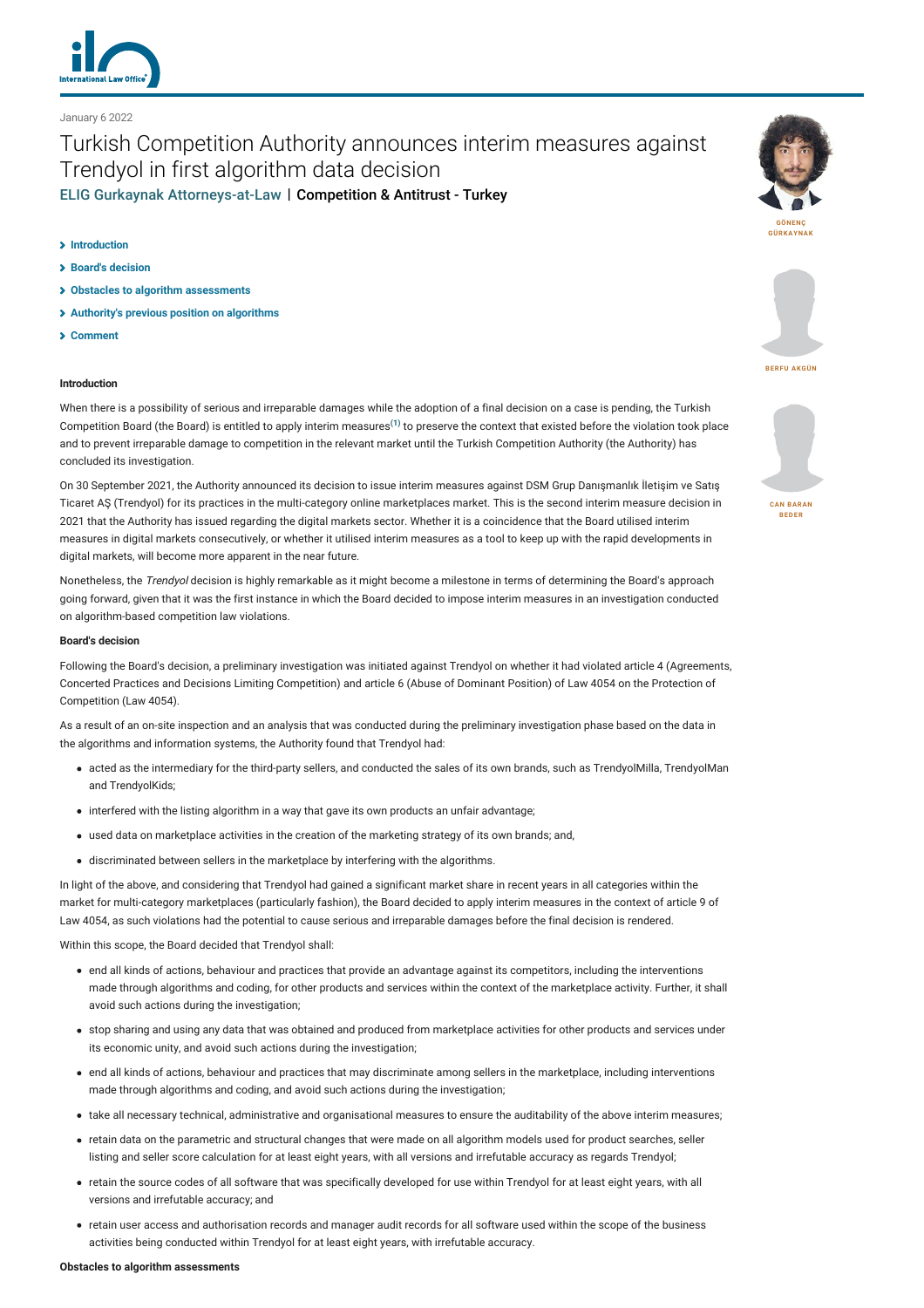Algorithms, like most technology-based mechanisms, are used in a variety of ways, some of which are more advanced and complex than others. In many cases, it is not fully possible for an outsider to understand how the mathematical processes of algorithms work or what role undertakings play in driving their algorithms towards a particular pricing strategy, especially when it comes to artificial intelligence. **[\(2\)](https://www.lexology.com/commentary/competition-antitrust/ece43d1c-08fd-42f4-adb9-ada2c7b05c39?preview=40b042d2-a340-4500-80e9-541dc0ed1d48#2)**

While investigating a certain violation, the burden of proof must be satisfied in order to turn an allegation into a fact. In principle, the burden of proof lies with the authority that is conducting the investigation. Therefore, in cases where the Authority alleges that a violation was made through algorithms, it must first analyse:

- the algorithm's object, implementation and changes over time;
- the undertaking's responsibility from the algorithmic behaviour;
- the scope of a suspected violation: and
- the intent or negligence of the undertaking.

The Authority can also analyse the information from the input data that was used by the algorithm when assessing whether there is a restriction by object. **[\(3\)](https://www.lexology.com/commentary/competition-antitrust/ece43d1c-08fd-42f4-adb9-ada2c7b05c39?preview=40b042d2-a340-4500-80e9-541dc0ed1d48#3)**

Further, information on the output of the algorithm and the decision-making process connected with it could be useful in detecting collusions through a pricing algorithm, by assessing whether a potential infringement can be attributed to an undertaking and determining whether the algorithmic behaviour was intended or foreseeable by such undertaking. Therefore, linking these algorithmic processes to illegal behaviour or holding undertakings accountable for using algorithms in a way that restricts competition is not always an easy task. **[\(4\)](https://www.lexology.com/commentary/competition-antitrust/ece43d1c-08fd-42f4-adb9-ada2c7b05c39?preview=40b042d2-a340-4500-80e9-541dc0ed1d48#4)**

Even if the steps mentioned above are taken, it is debatable whether there is an actual theory of harm when it comes to undertakings' use of their algorithms.<sup>[\(5\)](https://www.lexology.com/commentary/competition-antitrust/ece43d1c-08fd-42f4-adb9-ada2c7b05c39?preview=40b042d2-a340-4500-80e9-541dc0ed1d48#5)</sup> In cases where the algorithm is independently and autonomously learning from itself or cooperating with other algorithms and adjusting itself accordingly, which results in profit maximisations through price coordination, is it really possible for an authority to prove such action is attributable to the undertaking at hand? **[\(6\)](https://www.lexology.com/commentary/competition-antitrust/ece43d1c-08fd-42f4-adb9-ada2c7b05c39?preview=40b042d2-a340-4500-80e9-541dc0ed1d48#6)**

Assessing liability for algorithmic actions for undertakings can result in two outcomes:

- holding an undertaking liable for anticompetitive conduct through developing/using an algorithm that takes actions which lead to anticompetitive results; or
- holding an undertaking liable for not complying with reasonable care and foreseeability regarding this conduct. **[\(7\)](https://www.lexology.com/commentary/competition-antitrust/ece43d1c-08fd-42f4-adb9-ada2c7b05c39?preview=40b042d2-a340-4500-80e9-541dc0ed1d48#7)**

# <span id="page-1-0"></span>**Authority's previous position on algorithms**

Before the Trendyol investigation, the Authority had not inspected algorithmic commercial behaviours. Therefore, such examination constitutes a milestone for on-site investigations, as the Authority has analysed the algorithms of an undertaking in detail for the first time. However, the Trendyol investigation is not the first time the Board has faced algorithms as a tool for infringement.

From 2015 to 2020, the Authority started investigating online platforms with dominant positions in the market such as *Yemeksepeti*.<sup>8)</sup> and Booking.com.<sup>[\(9\)](https://www.lexology.com/commentary/competition-antitrust/ece43d1c-08fd-42f4-adb9-ada2c7b05c39?preview=40b042d2-a340-4500-80e9-541dc0ed1d48#9)</sup> Even though the Authority dealt with online platforms in the digital sector in its earlier decisions, it abstained from examining the algorithms that the platforms used. In the 2017 Booking.com decision, the Board evaluated Booking.com's "best-price" guarantee practices by examining the "most favoured customer" clause in Booking.com's agreements and assessed whether its effects on the market were anticompetitive.

Algorithm-related allegations were also assessed in the Board's *Google AdWords* decision<sup>[\(10\)](https://www.lexology.com/commentary/competition-antitrust/ece43d1c-08fd-42f4-adb9-ada2c7b05c39?preview=40b042d2-a340-4500-80e9-541dc0ed1d48#10)</sup> in 2020, where it evidently became more interested in digital platform algorithms by investigating whether Google had violated Law 4054 by making changes to its algorithm. The investigation in this case covered algorithm-related allegations, as well as others.

Nonetheless, the Board first concluded that:

based on the findings reached within the scope of the case at hand, it is not possible to come to a conclusion that Google causes a violation of competition through changing the algorithms and giving incomplete information regarding these changes.

#### Secondly, it concluded that

at this stage, no determination was made that would require intervention as per Law No. 4054, within the scope of the allegations that Google changed the algorithm with the intention of deliberately excluding organic search results from the market, and the allegations that the text advertising of the websites affected their ranking in the organic results.

In addition, according to the 2020 Organisation for Economic Co-operation and Development (OECD) policy notes, the Authority empowered its Strategy Development Department to become more familiar with digital developments in the economy in order to monitor the effects of algorithms on both consumers and markets.<sup>[\(11\)](https://www.lexology.com/commentary/competition-antitrust/ece43d1c-08fd-42f4-adb9-ada2c7b05c39?preview=40b042d2-a340-4500-80e9-541dc0ed1d48#11)</sup> Further, the OECD notes specify that:

It is stated by TCA that in recent years, there have been significant developments in the digital economy both in national and international level, which requires competition authorities to closely monitor the effects of multi-sided platforms and the use of algorithms on both consumers and markets.

In April 2021, the Authority published its preliminary report on the e-marketplace platforms sector. In the report, the Authority highlighted its concerns on algorithms and their effect on the marketplace, and signalled that it would dive deeper into the world of algorithms.

#### <span id="page-1-1"></span>**Comment**

With all their different types, levels of development and outcomes, algorithms may be too complex to tackle at once. It is an ongoing debate among competition law experts as to whether competition enforcers have the necessary tools to address concerns in digital markets<sup>[\(12\)](https://www.lexology.com/commentary/competition-antitrust/ece43d1c-08fd-42f4-adb9-ada2c7b05c39?preview=40b042d2-a340-4500-80e9-541dc0ed1d48#12)</sup> or whether new measures are needed for certain types of misconduct.<sup>[\(13\)](https://www.lexology.com/commentary/competition-antitrust/ece43d1c-08fd-42f4-adb9-ada2c7b05c39?preview=40b042d2-a340-4500-80e9-541dc0ed1d48#13)[\(14\)](https://www.lexology.com/commentary/competition-antitrust/ece43d1c-08fd-42f4-adb9-ada2c7b05c39?preview=40b042d2-a340-4500-80e9-541dc0ed1d48#14)</sup> Either way, interim measures are among the tools that certain scholars recommend<sup>[\(15\)](https://www.lexology.com/commentary/competition-antitrust/ece43d1c-08fd-42f4-adb9-ada2c7b05c39?preview=40b042d2-a340-4500-80e9-541dc0ed1d48#15)</sup> (either after the legal bar on their use is lowered or as they are regulated already in competition law policies).

For now, it seems that the Authority has become aware of algorithms and codes that may lead to competition infringements and it is not hesitant to investigate technical aspects of algorithms more thoroughly to assess such infringement. Nonetheless, whether interim measures are considered by the Board as an effective tool against rapidly evolving digital markets is expected to become more apparent